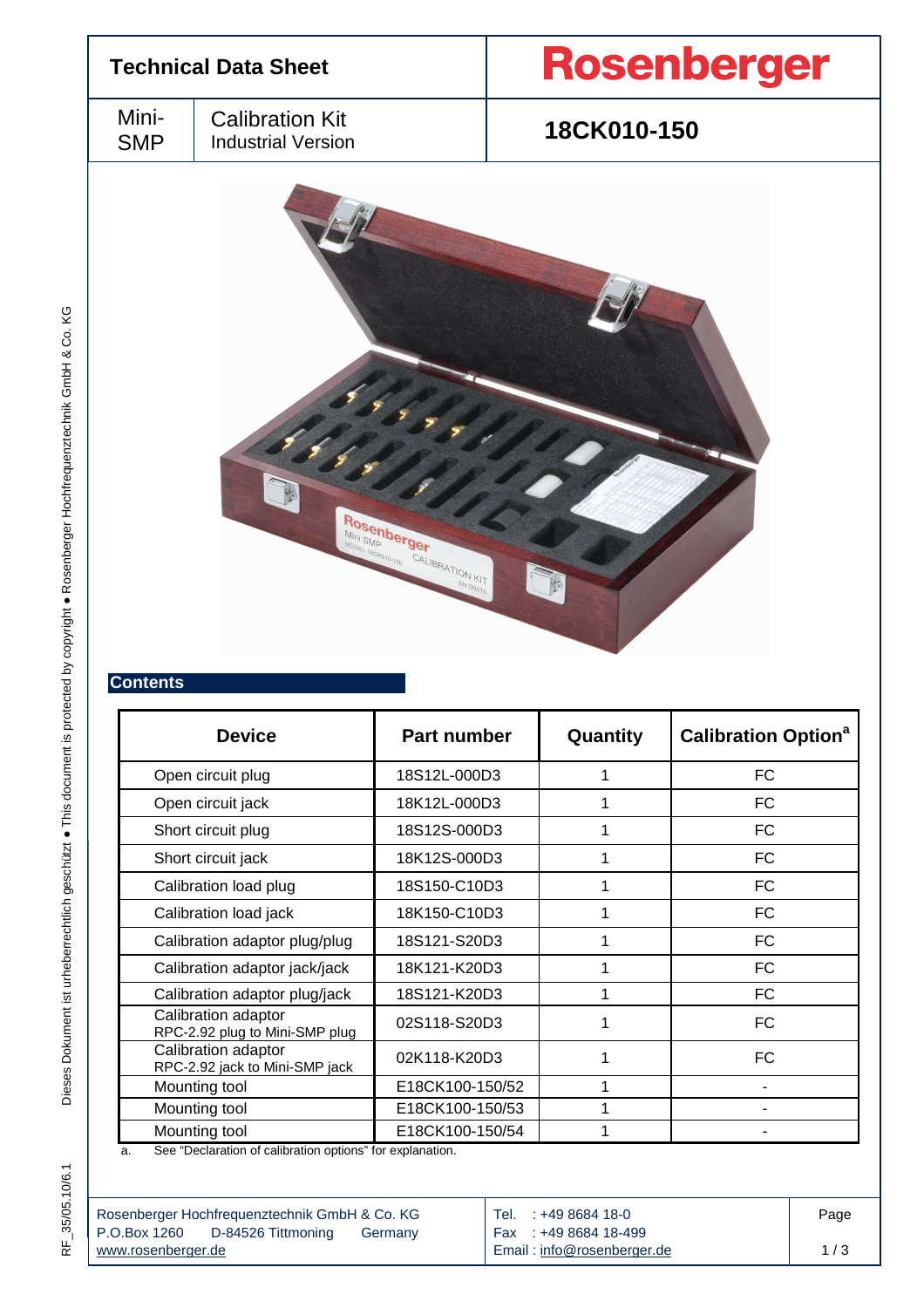| <b>Technical Data Sheet</b>                                                |                                                       | <b>Rosenberger</b>                                                                                     |
|----------------------------------------------------------------------------|-------------------------------------------------------|--------------------------------------------------------------------------------------------------------|
| Mini-<br><b>Calibration Kit</b><br><b>SMP</b><br><b>Industrial Version</b> |                                                       | 18CK010-150                                                                                            |
| <b>Documentation</b>                                                       |                                                       |                                                                                                        |
|                                                                            | This kit is delivered with                            |                                                                                                        |
| $\bullet$                                                                  | <b>USB-Stick</b>                                      |                                                                                                        |
|                                                                            |                                                       | Standard Definitions as data files for Vector Network Analyzer Families PNA (Keysight/Agilent) and ZVA |
|                                                                            | (Rohde&Schwarz). Calibration Certificate as PDF-file. |                                                                                                        |
| $\bullet$                                                                  | <b>Standard Definitions Cards</b>                     |                                                                                                        |
|                                                                            |                                                       | Printed Standard Definitions that can be used on nearly all Vector Network Analyzers.                  |

- **Kit Info Card** Handling precautions and information for installing Standard Definitions on a Vector Network Analyzer.
- **Calibration Certificate**  Details see "Declaration of calibration options"
- **Operating Manual**

## **Electrical specifications**

This specification covers electrical key specifications for the calibration standards of the calibration kit. Specific and more detailed datasheets are available for each kit device among the part number.

| <b>Calibration standard</b>                                                      |                             | <b>Frequency</b>                                                                          | <b>Parameter</b>                   | <b>Specification</b>                                         |
|----------------------------------------------------------------------------------|-----------------------------|-------------------------------------------------------------------------------------------|------------------------------------|--------------------------------------------------------------|
| Opens $b$<br>(plug and jack)                                                     | DC.<br>> 18                 | $\leq$ 18 GHz<br>to<br>$\leq$ 40 GHz<br>to                                                | Error from<br><b>Nominal Phase</b> | $\leq 5.0^\circ$<br>≤ 10.0°                                  |
| Shorts <sup>b</sup><br>(plug and jack)                                           | DC.<br>> 18                 | $\leq$ 18 GHz<br>to<br>to<br>$\leq$ 40 GHz                                                | Error from<br><b>Nominal Phase</b> | $\leq 5.0^\circ$<br>≤ 10.0°                                  |
| <b>Calibration loads</b><br>(plug and jack)                                      | DC<br>> 4<br>> 18<br>> 26.5 | $\leq$ 4 GHz<br>to<br>$\leq 18$ GHz<br>to<br>$\leq 26.5$ GHz<br>to<br>to<br>$\leq 40$ GHz | <b>Return Loss</b>                 | $\geq$ 36 dB<br>$\geq$ 28 dB<br>$\geq$ 23 dB<br>$\geq$ 20 dB |
| <b>Calibration adaptors</b><br>(plug/plug, jack/jack, plug/jack)                 | DC.<br>>18                  | $\leq$ 18 GHz<br>to<br>$\leq$ 40 GHz<br>to                                                | <b>Return Loss</b>                 | $\geq$ 24 dB<br>$\geq$ 16 dB                                 |
| <b>Calibration adaptors</b><br>RPC-2.92 to Mini-SMP<br>(plug/plug and jack/jack) | DC.<br>>18                  | $\leq$ 18 GHz<br>to<br>$\leq$ 40 GHz<br>to                                                | <b>Return Loss</b>                 | $\geq$ 28 dB<br>$\geq$ 20 dB                                 |

b. The specifications for opens and shorts are given as allowed deviation from nominal model as defined in calibration certificate included with your kit.

| Rosenberger Hochfrequenztechnik GmbH & Co. KG |                    |         |  |  |  |  |  |
|-----------------------------------------------|--------------------|---------|--|--|--|--|--|
| P.O.Box 1260                                  | D-84526 Tittmoning | Germany |  |  |  |  |  |
| www.rosenberger.de                            |                    |         |  |  |  |  |  |

Tel. : +49 8684 18-0 Fax : +49 8684 18-499 Email : info@rosenberger.de